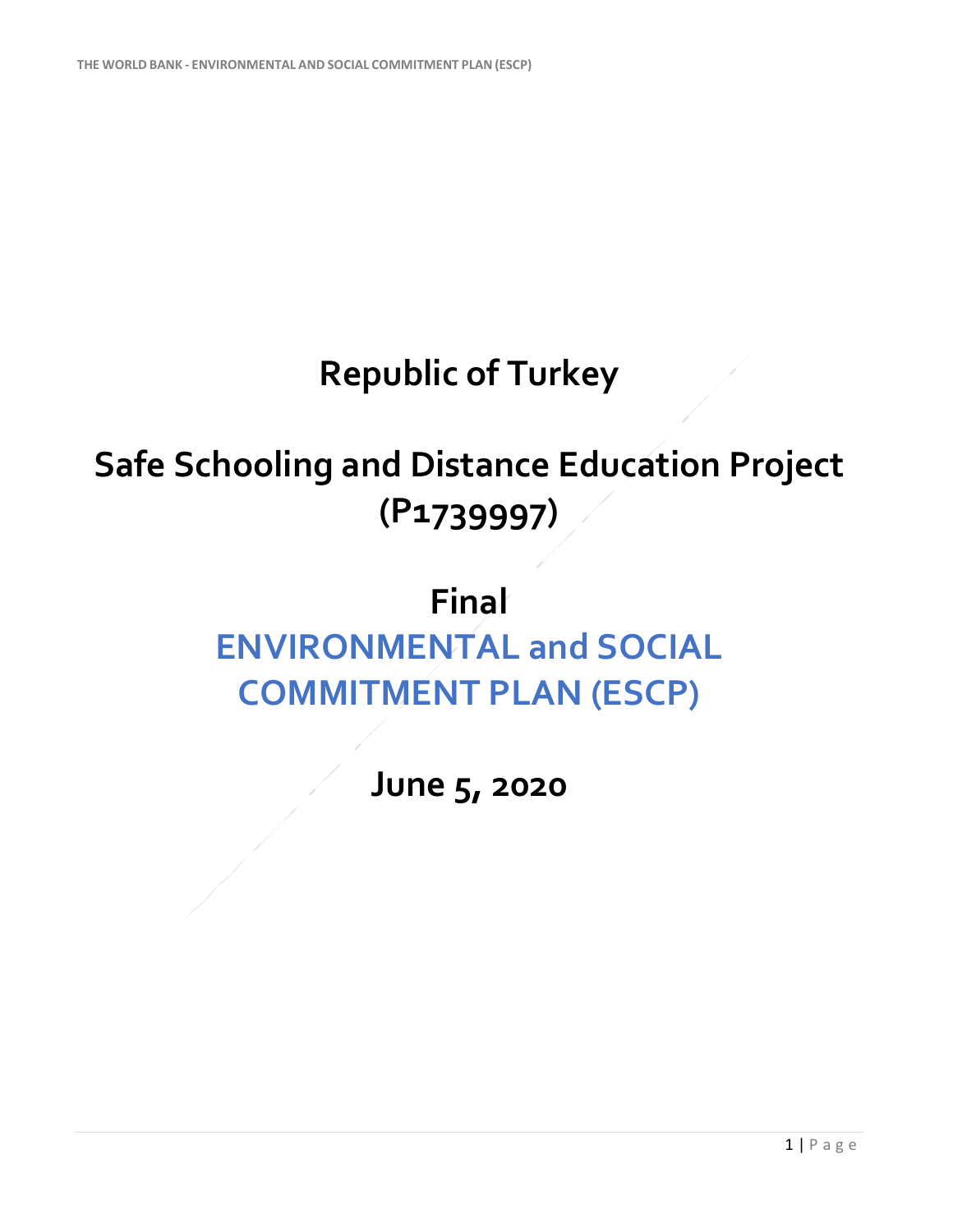## **ENVIRONMENTAL AND SOCIAL COMMITMENT PLAN**

- 1. The Republic of Turkey shall implement the Safe Schooling and Distance Education Project (the **Project**), with the involvement of the Ministry of National Education (by Directorate General for Innovation and Educational Technologies). The International Bank for Reconstruction and Development (hereinafter the Bank) has agreed to provide financing for the Project.
- 2. The Republic of Turkey shall implement material measures and actions so that the Project is implemented in accordance with the Environmental and Social Standards (**ESSs**). This Environmental and Social Commitment Plan (**ESCP**) sets out material measures and actions, any specific documents or plans, as well as the timing for each of these.
- 3. The Republic of Turkey shall also comply with the provisions of any other E&S documents required under the ESF and referred to in this ESCP, such as Environmental and Social Management Framework and Plans (ESMP), and Stakeholder Engagement Plans (SEP), and the timelines specified in those E&S documents.
- 4. The Republic of Turkey is responsible for compliance with all requirements of the ESCP even when implementation of specific measures and actions is conducted by the Ministry, agency or unit referenced in 1. above.
- 5. Implementation of the material measures and actions set out in this ESCP shall be monitored and reported to the Bank by [the Republic of Turkey as required by the ESCP and the conditions of the legal agreement, and the Bank shall monitor and assess progress and completion of the material measures and actions throughout implementation of the Project.
- 6. As agreed by the Bank and the Republic of Turkey*,* this ESCP may be revised from time to time during Project implementation, to reflect adaptive management of Project changes and unforeseen circumstances or in response to assessment of Project performance conducted under the ESCP itself. In such circumstances, the Republic of Turkey shall agree to the changes with the Bank and will update the ESCP to reflect such changes. Agreement on changes to the ESCP will be documented through the exchange of letters signed between the Bank and the Republic of Turkey. The Republic of Turkey shall promptly disclose the updated ESCP.
- 7. Where Project changes, unforeseen circumstances, or Project performance result in changes to the risks and impacts during Project implementation, the Republic of Turkey shall provide additional funds, if needed, to implement actions and measures to address such risks and impacts, which may include adverse social impacts due to unequal access to safe schooling and distance education among vulnerable groups and communities.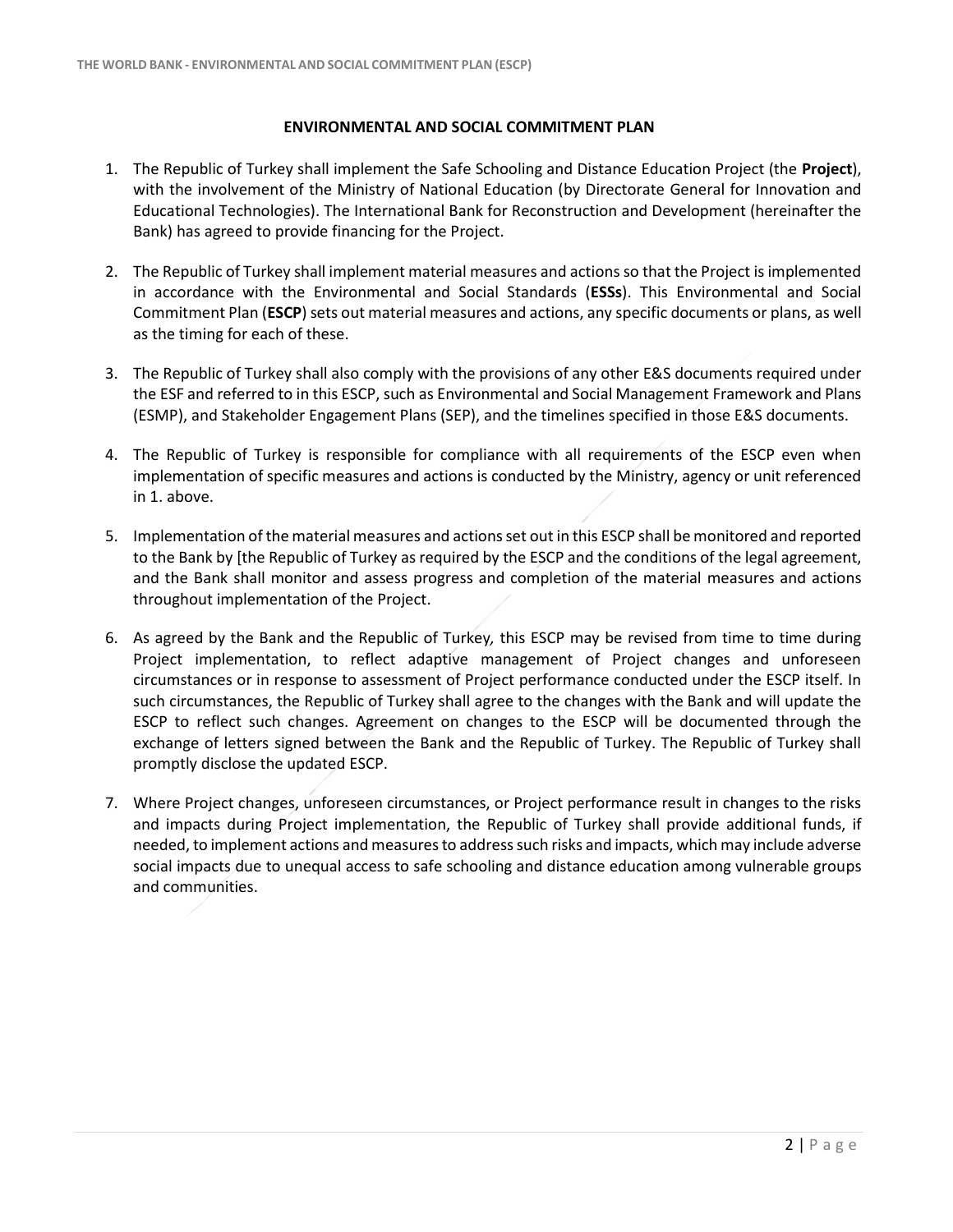| <b>MATERIAL MEASURES AND ACTIONS</b>                                                                                                                                                                                                                                                                                                                                                                                                                                                                                                                                                                                                                            | <b>TIMEFRAME</b>                                                                                                                                                  | <b>RESPONSIBILE ENTITY/AUTHORITY</b>                                                                                           |
|-----------------------------------------------------------------------------------------------------------------------------------------------------------------------------------------------------------------------------------------------------------------------------------------------------------------------------------------------------------------------------------------------------------------------------------------------------------------------------------------------------------------------------------------------------------------------------------------------------------------------------------------------------------------|-------------------------------------------------------------------------------------------------------------------------------------------------------------------|--------------------------------------------------------------------------------------------------------------------------------|
| <b>MONITORING AND REPORTING</b>                                                                                                                                                                                                                                                                                                                                                                                                                                                                                                                                                                                                                                 |                                                                                                                                                                   |                                                                                                                                |
| <b>REGULAR REPORTING</b><br>Α<br>Prepare and submit to the Bank regular monitoring reports on the<br>environmental, social, health and safety (ESHS) performance of the<br>Project, including but not limited to the implementation of the ESCP,<br>status of preparation and implementation of the ESMF and E&S<br>documents required under the ESCP, stakeholder engagement activities,<br>performance of the grievance mechanism(s).                                                                                                                                                                                                                         | Quarterly throughout Project<br>implementation, starting after the Effective<br>Date of the Loan.                                                                 | MoNE'S Directorate General for<br>Innovation and Educational Technologies<br>(DGIET)/PIU                                       |
| <b>INCIDENTS AND ACCIDENTS</b><br>B<br>Promptly notify the Bank of any incident or accident related to the<br>Project which has, or is likely to have, a significant adverse effect on the<br>environment, the affected communities, the public or workers. Provide<br>sufficient detail regarding the incident or accident, indicating immediate<br>measures taken or that are planned to be taken to address it, and any<br>information provided by any contractor and supervising entity, as<br>appropriate. Subsequently, as per the Bank's request, prepare a report<br>on the incident or accident and propose any measures to prevent its<br>recurrence. | Notify the Bank within 48 hours after<br>learning of the incident or accident. A<br>report would be provided within 30 days of<br>the occurrence of the incident. | DGIET /PIU and Provincial Level Education<br>Directorates (PLEDs), and District Level<br><b>Education Directorates (DLEDs)</b> |
| $\mathsf{C}$<br><b>CONTRACTORS MONTHLY REPORTS</b><br>If any contractors will be required for works or have been already<br>awarded as defined under 1.2, then incorporate the relevant aspects of<br>the ESCP, including the relevant E&S documents and/or plans, into the<br>ESHS specifications of the procurement documents with contractors.<br>Thereafter, ensure that the contractors comply with the ESHS<br>specifications of their respective contracts. Ensure incorporation of site-<br>specific ESMPs into construction contracts. Ensure implementation of<br>site-specific mitigation measures by contractors as per respective<br>ESMPs.        | Prior to signing of contract with<br>Contractors<br>MoNE to supervise contractors throughout<br>Project implementation                                            | MoNE'S Directorate General for<br>Innovation and Educational Technologies<br>(DGIET)/PIU                                       |

**ESS 1: ASSESSMENT AND MANAGEMENT OF ENVIRONMENTAL AND SOCIAL RISKS AND IMPACTS**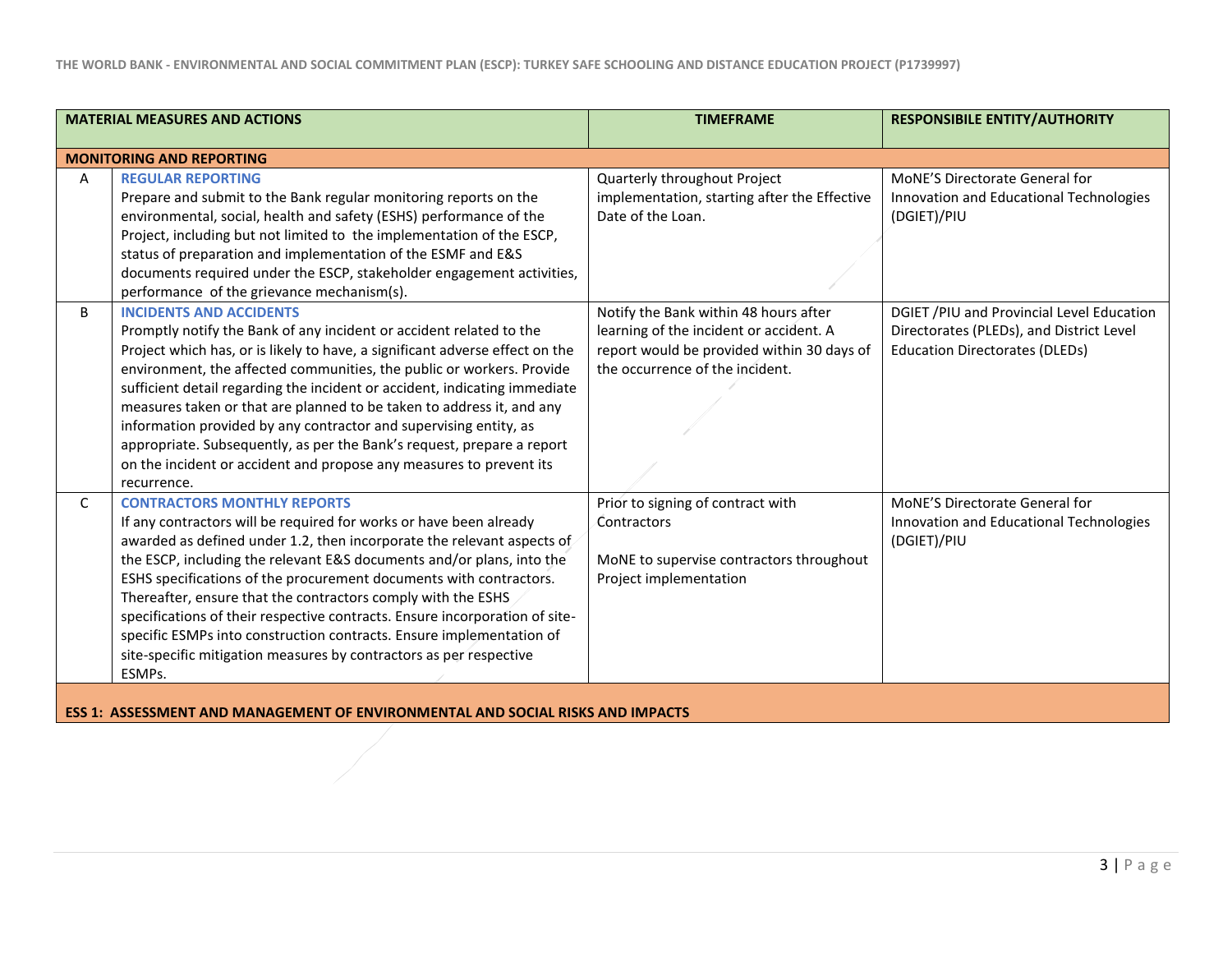|     | <b>MATERIAL MEASURES AND ACTIONS</b>                                                                                                                                                                                                                                                                                                                             | <b>TIMEFRAME</b>                                                                                                                                                                                                                                                                                                                                                                                                                                                                                         | <b>RESPONSIBILE ENTITY/AUTHORITY</b>                                                     |
|-----|------------------------------------------------------------------------------------------------------------------------------------------------------------------------------------------------------------------------------------------------------------------------------------------------------------------------------------------------------------------|----------------------------------------------------------------------------------------------------------------------------------------------------------------------------------------------------------------------------------------------------------------------------------------------------------------------------------------------------------------------------------------------------------------------------------------------------------------------------------------------------------|------------------------------------------------------------------------------------------|
| 1.1 | <b>ORGANIZATIONAL STRUCTURE</b><br>Establish and maintain an organizational structure with qualified staff<br>and resources to implement ESMF, ESMPs and SEP and support<br>management of E&S risks, including at least one environmental and one<br>social specialist responsible for ensuring full compliance with the ESSs,<br>ESCP and relevant instruments. | The PIU at the DGIET/MoNE<br>including at least one environmental and<br>one social specialist shall be established<br>not later than 30 days after Effective Date<br>of the Loan.<br>Activities that might commence earlier<br>than appointment of ES staff of the PIU,<br>will be managed by the existing PIU staff,<br>and the staff of relevant departments of<br>MoNE.<br>The organizational structure, including the<br>E&S specialists, shall be maintained<br>throughout Project implementation. | MoNE'S Directorate General for<br>Innovation and Educational Technologies<br>(DGIET)     |
| 1.2 | <b>ENVIRONMENTAL AND SOCIAL ASSESSMENT</b><br>Prepare, adopt and implement an Environment and Social Management<br>Framework (ESMF), in form and substance acceptable to the Bank.<br>Provide and report on project opportunities for improving inclusion of<br>vulnerable groups.                                                                               | The ESMF shall be prepared, disclosed and<br>adopted no later than 30 days after the<br>Effective Date of the Project and<br>implemented throughout the Project<br>duration.<br>The E&S aspects of the project activities<br>shall be managed in line with WB<br>Environment, Health, Safety Guidelines-<br>EHSGs before the adoption of the ESMF,<br>and throughout project implementation<br>Throughout the project                                                                                    | MoNE'S Directorate General for<br>Innovation and Educational Technologies<br>(DGIET)/PIU |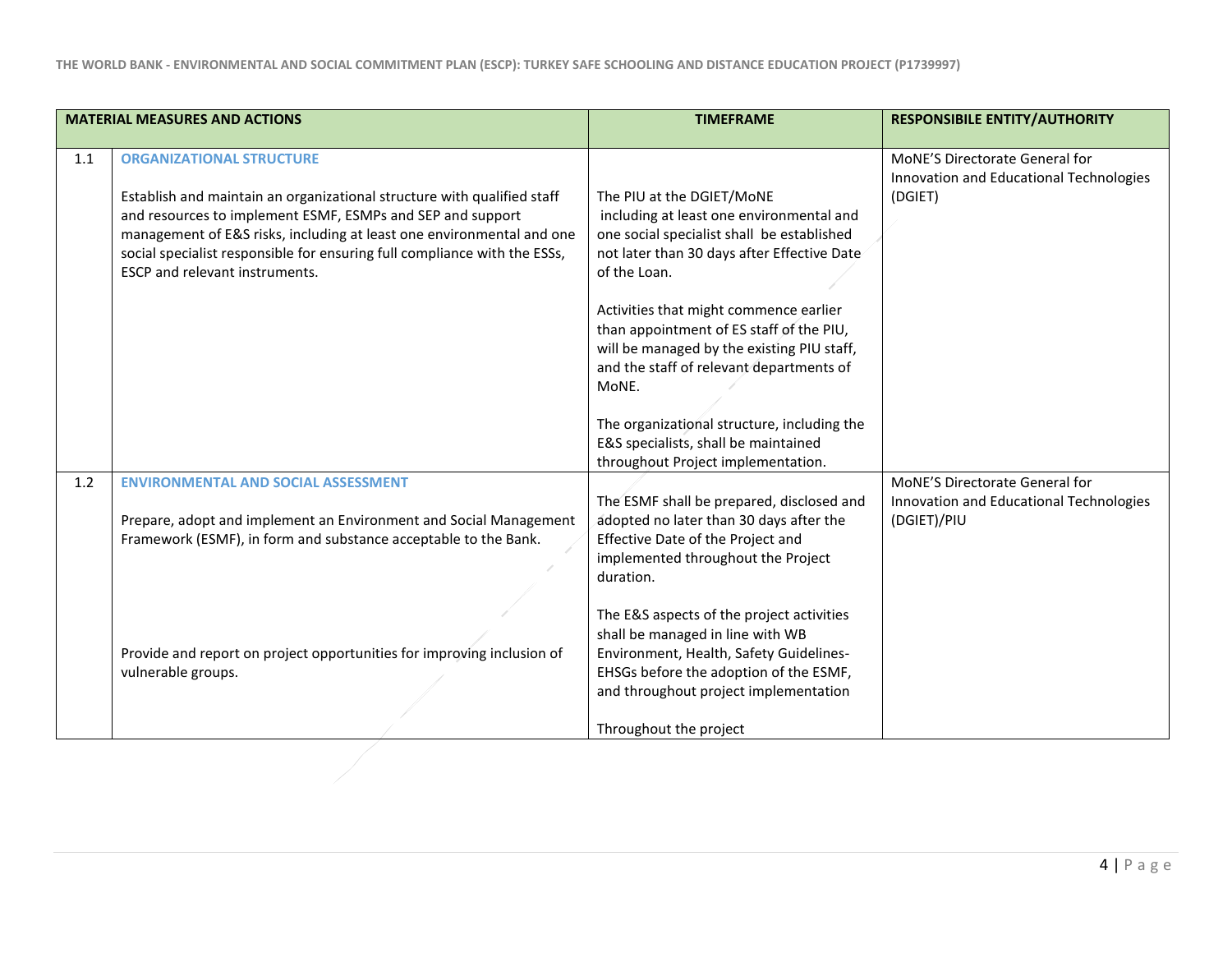|     | <b>MATERIAL MEASURES AND ACTIONS</b>                                                                                                                                                                                                     | <b>TIMEFRAME</b>                                                                                                                                                                                                                  | <b>RESPONSIBILE ENTITY/AUTHORITY</b>                                                            |
|-----|------------------------------------------------------------------------------------------------------------------------------------------------------------------------------------------------------------------------------------------|-----------------------------------------------------------------------------------------------------------------------------------------------------------------------------------------------------------------------------------|-------------------------------------------------------------------------------------------------|
| 1.3 | <b>MANAGEMENT TOOLS AND INSTRUMENTS</b><br>Ensure the environmental and social aspects incorporated in the final<br>Terms of Reference for the Feasibility Study for the IT infrastructure<br>expansion of services under Component 1.2. | ToR for the Feasibility Study will be<br>completed within 30 days after the<br>Effective Date of the Loan.                                                                                                                        | <b>MoNE'S Directorate General for</b><br>Innovation and Educational Technologies<br>(DGIET)/PIU |
|     | Ensure the environmental and social aspects incorporated into final<br>Terms of Reference for the Feasibility Study under Component 2.                                                                                                   | Within 30 days after the Effectiveness Date<br>of the Loan, and prior to start of the<br>respective procurement                                                                                                                   |                                                                                                 |
|     | Prepare, adopt and implement the ESMPs and SEP in form and<br>substance acceptable to the Bank.                                                                                                                                          | ESMPs prepared before the start of the<br>bidding for the refurbishment works and<br>SEP is prepared by Appraisal. Once<br>approved, the ESMPs and SEP are carried<br>out and complied with throughout Project<br>implementation. |                                                                                                 |
|     |                                                                                                                                                                                                                                          | Within 30 days after the Effectiveness Date<br>of the Loan, and prior to start of the<br>respective procurement                                                                                                                   |                                                                                                 |
| 1.4 | <b>MANAGEMENT OF CONTRACTORS</b><br>Incorporate the ESMPs into procurement documents with contractors.<br>Thereafter ensure that the contractors comply with the ESMP<br>specifications of their respective contracts.                   | Prior to the preparation of procurement<br>documents.<br>Supervise contractors throughout Project<br>implementation.                                                                                                              | MoNE'S Directorate General for<br>Innovation and Educational Technologies<br>(DGIET)/PIU        |
|     | <b>ESS 2: LABOR AND WORKING CONDITIONS</b>                                                                                                                                                                                               |                                                                                                                                                                                                                                   |                                                                                                 |
| 2.1 | <b>LABOR MANAGEMENT PROCEDURES</b><br>Integrate the Labor Management Procedures (LMP) for the project as<br>included in the POM, ESMF and ESMP.                                                                                          | Prepared as part of the ESMF, to be<br>completed within 30 days after the<br>Effective Date of the Loan and<br>implemented throughout Project<br>implementation.                                                                  | <b>MoNE'S Directorate General for</b><br>Innovation and Educational Technologies<br>(DGIET)/PIU |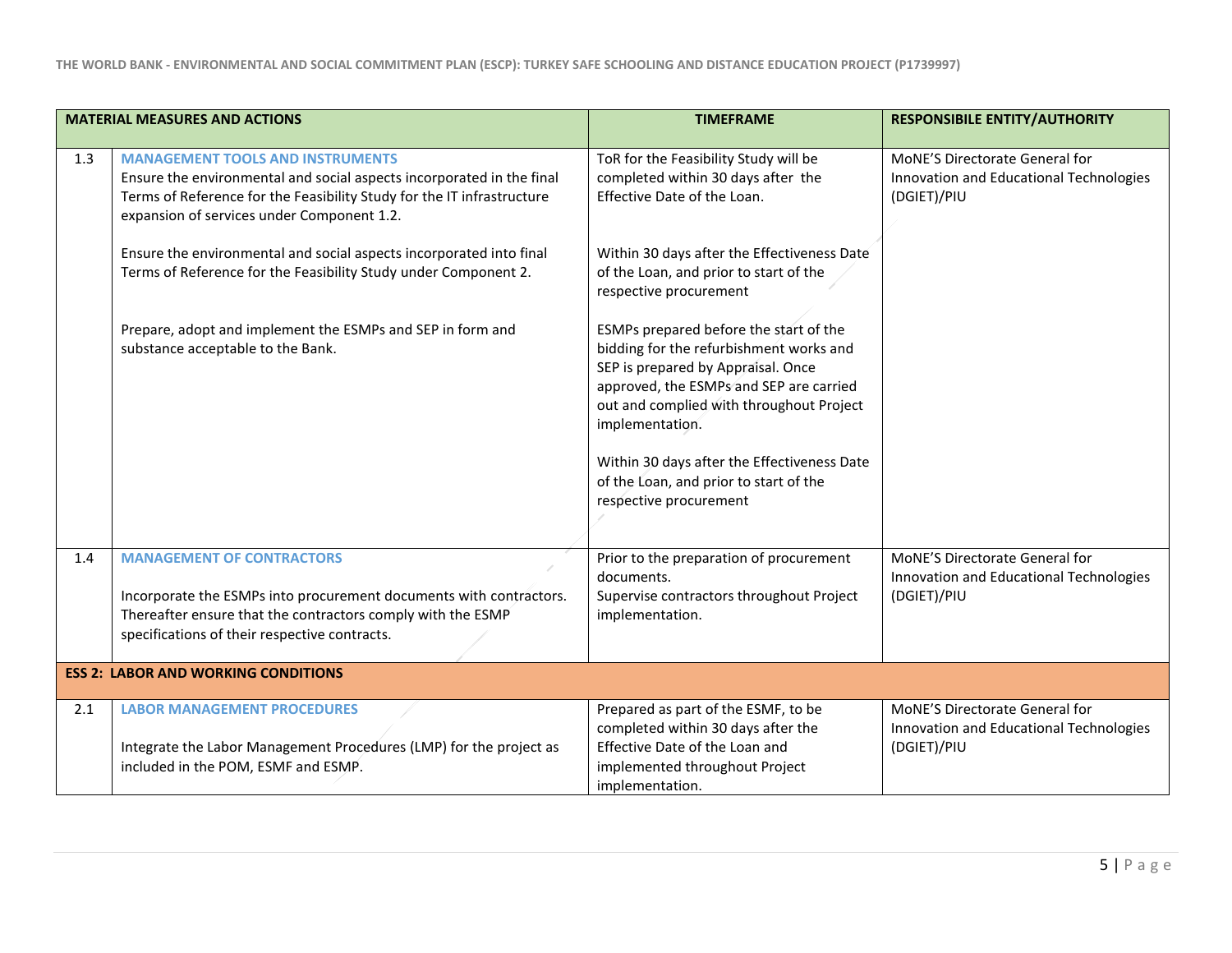|     | <b>MATERIAL MEASURES AND ACTIONS</b>                                                                                        | <b>TIMEFRAME</b>                             | <b>RESPONSIBILE ENTITY/AUTHORITY</b>                                             |
|-----|-----------------------------------------------------------------------------------------------------------------------------|----------------------------------------------|----------------------------------------------------------------------------------|
| 2.2 | <b>GRIEVANCE MECHANISM FOR PROJECT WORKERS</b>                                                                              | Prepared as part of the ESMF, to be          | MoNE'S Directorate General for                                                   |
|     |                                                                                                                             | completed within 30 days after the           | Innovation and Educational Technologies                                          |
|     | Maintain, and operate a grievance mechanism for Project workers, as                                                         | Effective Date of the Loan and maintained    | (DGIET)/PIU                                                                      |
|     | described in the ESMF and consistent with ESS2.                                                                             | throughout Project implementation.           |                                                                                  |
| 2.3 | <b>OCCUPATIONAL HEALTH AND SAFETY (OHS) MEASURES</b>                                                                        | Prepared before the start of bidding for the | MoNE'S Directorate General for                                                   |
|     |                                                                                                                             | building refurbishment and maintained        | Innovation and Educational Technologies                                          |
|     | Prepare, adopt, and implement occupational, health and safety (OHS)                                                         | throughout Project implementation            | (DGIET)/PIU                                                                      |
|     | measures specified in the ESMF and ESMPs, as relevant.                                                                      |                                              |                                                                                  |
|     | <b>ESS 3: RESOURCE EFFICIENCY AND POLLUTION PREVENTION AND MANAGEMENT</b>                                                   |                                              |                                                                                  |
| 3.1 | <b>ELECTRONIC WASTE MANAGEMENT PLAN:</b>                                                                                    | Developed before the start of bidding for    | MoNE'S Directorate General for                                                   |
|     |                                                                                                                             | the building refurbishment, and thereafter   | Innovation and Educational Technologies                                          |
|     | Prepare, adopt, and implement an Electronic Waste Management Plan                                                           | implemented throughout Project               | (DGIET)/PIU                                                                      |
|     | as part of the ESMPs.                                                                                                       | implementation.                              |                                                                                  |
| 3.2 | RESOURCE EFFICIENCY AND POLLUTION PREVENTION AND                                                                            | Developed prior to the start of bidding for  | <b>MoNE'S Directorate General for</b>                                            |
|     | <b>MANAGEMENT:</b>                                                                                                          | building refurbishment, and implemented      | Innovation and Educational Technologies                                          |
|     |                                                                                                                             | throughout the Project                       | (DGIET)/PIU                                                                      |
|     | Incorporate resource efficiency and pollution prevention and                                                                |                                              |                                                                                  |
|     | management measures (including dust, noise, waste management etc.)<br>into the ESMPs to be prepared under action 1.3 above. |                                              |                                                                                  |
|     |                                                                                                                             |                                              |                                                                                  |
|     | <b>ESS 4: COMMUNITY HEALTH AND SAFETY</b>                                                                                   |                                              |                                                                                  |
| 4.2 | <b>COMMUNITY HEALTH AND SAFETY:</b>                                                                                         |                                              | DGIET / PIU and Provincial Level Education                                       |
|     |                                                                                                                             | Prior to Appraisal                           | Directorates (PLEDs), and District Level<br><b>Education Directorates (DLEDs</b> |
|     | Integrate corporate Community Health and Safety into Component 2 of<br>the project                                          |                                              |                                                                                  |
|     |                                                                                                                             | Before the start of bidding for buildings    |                                                                                  |
|     | Incorporate specific measures in the ESMPs, in form and substance                                                           | refurbishment                                |                                                                                  |
|     | acceptable to the Bank.                                                                                                     |                                              |                                                                                  |
|     | ESS 5: LAND ACQUISITION, RESTRICTIONS ON LAND USE AND INVOLUNTARY RESETTLEMENT                                              |                                              |                                                                                  |
|     |                                                                                                                             |                                              |                                                                                  |
|     | Standard not relevant                                                                                                       |                                              |                                                                                  |
|     |                                                                                                                             |                                              |                                                                                  |
|     | <b>ESS 6: BIODIVERSITY CONSERVATION AND SUSTAINABLE MANAGEMENT OF LIVING NATURAL RESOURCES</b>                              |                                              |                                                                                  |
|     | Standard not relevant                                                                                                       |                                              |                                                                                  |
|     | ESS 7: INDIGENOUS PEOPLES/SUB-SAHARAN AFRICAN HISTORICALLY UNDERSERVED TRADITIONAL LOCAL COMMUNITIES                        |                                              |                                                                                  |
|     |                                                                                                                             |                                              |                                                                                  |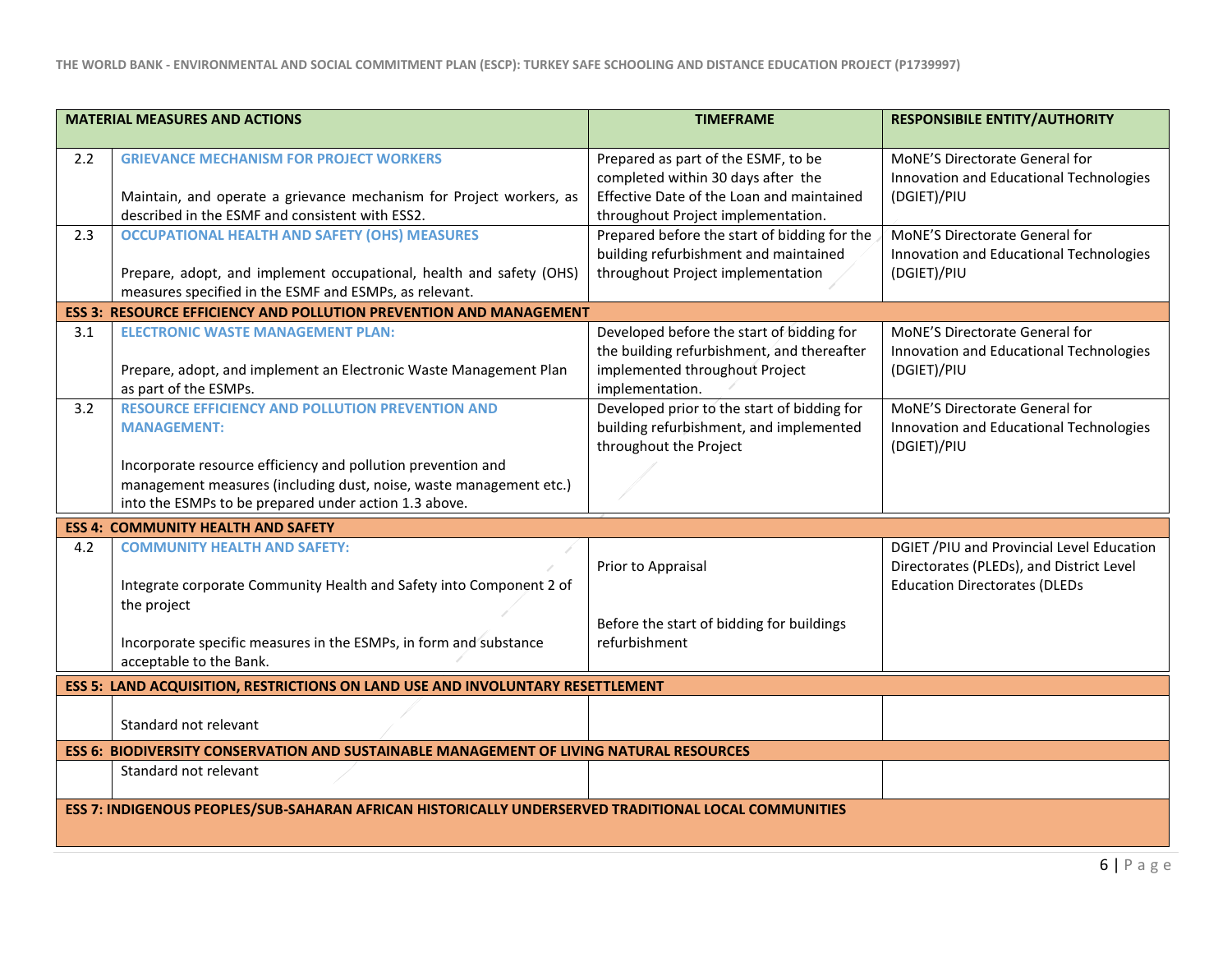|                 | Standard not relevant                                                                                                                                                                                                                                                                                                                                                                                                                                                                                                            |                                                                                                                                                                                               |                                                                                                                                |  |
|-----------------|----------------------------------------------------------------------------------------------------------------------------------------------------------------------------------------------------------------------------------------------------------------------------------------------------------------------------------------------------------------------------------------------------------------------------------------------------------------------------------------------------------------------------------|-----------------------------------------------------------------------------------------------------------------------------------------------------------------------------------------------|--------------------------------------------------------------------------------------------------------------------------------|--|
|                 | <b>ESS 8: CULTURAL HERITAGE</b>                                                                                                                                                                                                                                                                                                                                                                                                                                                                                                  |                                                                                                                                                                                               |                                                                                                                                |  |
|                 | Standard not relevant                                                                                                                                                                                                                                                                                                                                                                                                                                                                                                            |                                                                                                                                                                                               |                                                                                                                                |  |
|                 | <b>ESS 9: FINANCIAL INTERMEDIARIES</b>                                                                                                                                                                                                                                                                                                                                                                                                                                                                                           |                                                                                                                                                                                               |                                                                                                                                |  |
|                 | Standards not relevant                                                                                                                                                                                                                                                                                                                                                                                                                                                                                                           |                                                                                                                                                                                               |                                                                                                                                |  |
|                 | <b>ESS 10: STAKEHOLDER ENGAGEMENT AND INFORMATION DISCLOSURE</b>                                                                                                                                                                                                                                                                                                                                                                                                                                                                 |                                                                                                                                                                                               |                                                                                                                                |  |
| 10.1            | STAKEHOLDER ENGAGEMENT PLAN PREPARATION AND<br><b>IMPLEMENTATION:</b><br>Disclose, consult with stakeholders, finalize (based on the received<br>feedback) and redisclose SEP<br>Implement Stakeholder Engagement Plan                                                                                                                                                                                                                                                                                                           | Complete consultations and finalize<br>existing draft SEP within 30 days after the<br>Effective Date of the Loan.<br>Implement on a continuous basis<br>throughout project implementation and | MoNE'S Directorate General for<br>Innovation and Educational Technologies<br>(DGIET)/PIU                                       |  |
| 10.2            | <b>PROJECT GRIEVANCE MECHANISM:</b><br>Expand current GRM to facilitate uptake, logging and monitoring of<br>grievances. Prepare, adopt, maintain and operate a grievance<br>mechanism, as described in the SEP.                                                                                                                                                                                                                                                                                                                 | update as needed.<br>Within 30 days after the Effective Date of<br>the Loan. Implement on a continuous basis<br>throughout Project implementation and<br>update as needed.                    | MoNE'S Directorate General for<br>Innovation and Educational Technologies<br>(DGIET)/PIU'                                      |  |
|                 | <b>CAPACITY SUPPORT (TRAINING)</b>                                                                                                                                                                                                                                                                                                                                                                                                                                                                                               |                                                                                                                                                                                               |                                                                                                                                |  |
| CS <sub>1</sub> | PIU Staff shall receive training on the World Bank's Environmental and<br>Social Standards including on implementation of the Environmental and<br>Social documents defined in this ESCP:<br>Environmental and Social Management Framework<br>$\bullet$<br>Stakeholder Engagement Plan (Stakeholder mapping and<br>$\bullet$<br>engagement)<br>Students and parents will receive awareness raising/training on Social<br>Distancing Measures and other Risks' Mitigation as part of the project<br>activities under Component 2. | Within 30 days after the Effective Date of<br>the Loan.<br>Implement on a continuous basis<br>throughout Project implementation and<br>update as needed.<br>Throughout Project implementation | DGIET /PIU and Provincial Level Education<br>Directorates (PLEDs), and District Level<br><b>Education Directorates (DLEDs)</b> |  |